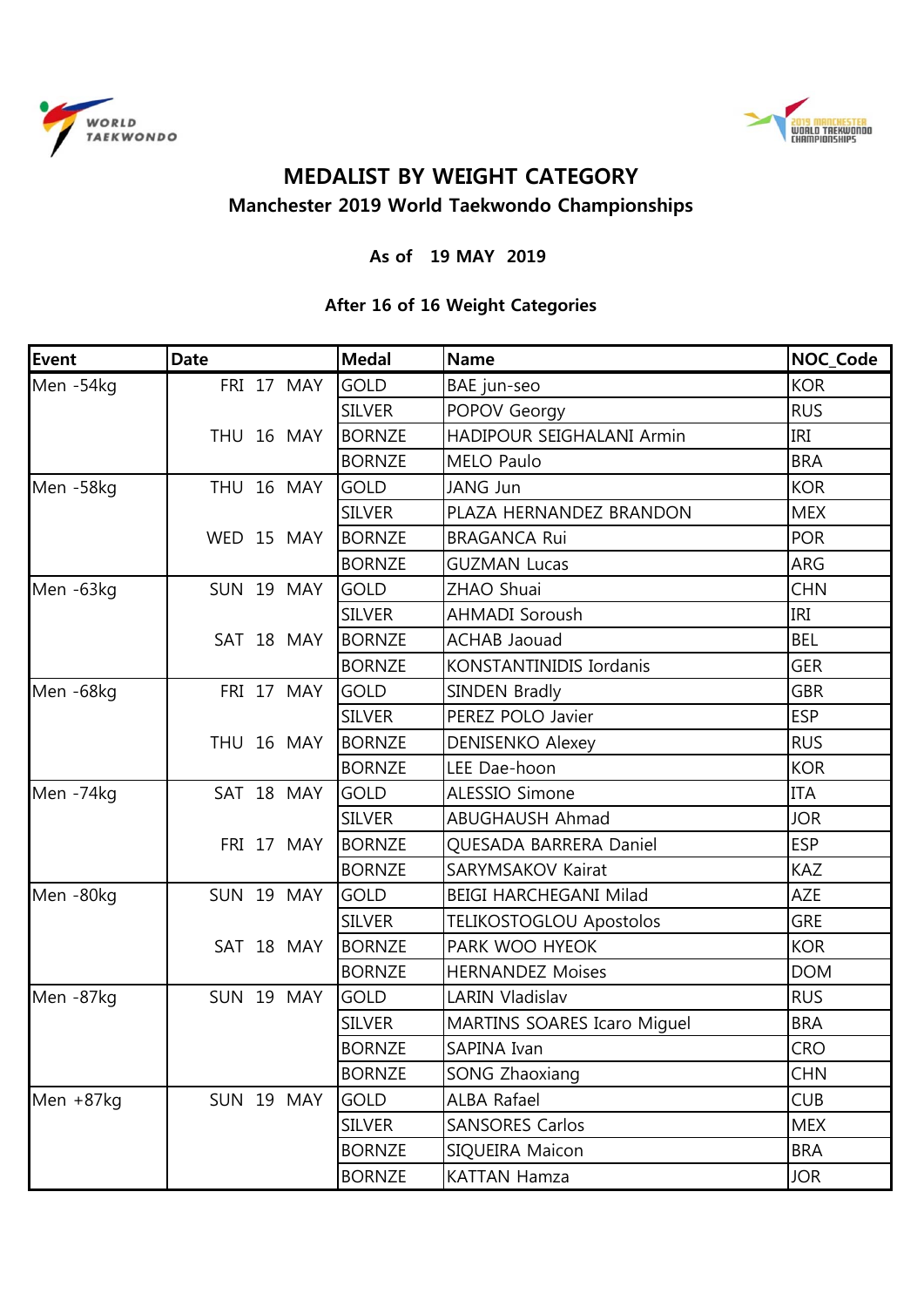| <b>Event</b> | <b>Date</b> | <b>Medal</b>  | <b>Name</b>            | NOC_Code   |
|--------------|-------------|---------------|------------------------|------------|
| Women -46kg  | THU 16 MAY  | <b>GOLD</b>   | SIM Jae-young          | <b>KOR</b> |
|              |             | <b>SILVER</b> | MOMENZADEH Mahla       | IRI        |
|              | WED 15 MAY  | <b>BORNZE</b> | KHANTIKULANON julanan  | <b>THA</b> |
|              |             | <b>BORNZE</b> | <b>TAN Xuegin</b>      | <b>CHN</b> |
| Women -49kg  | SAT 18 MAY  | <b>GOLD</b>   | WONGPATTANAKIT Panipak | <b>THA</b> |
|              |             | <b>SILVER</b> | <b>WU Jingyu</b>       | <b>CHN</b> |
|              | FRI 17 MAY  | <b>BORNZE</b> | <b>TOMIC Kristina</b>  | CRO        |
|              |             | <b>BORNZE</b> | <b>YILDIRIM Rukiye</b> | <b>TUR</b> |
| Women -53kg  | SUN 19 MAY  | <b>GOLD</b>   | HARNSUJIN Phannapa     | <b>THA</b> |
|              |             | <b>SILVER</b> | KUDASHOVA Tatiana      | <b>RUS</b> |
|              | SAT 18 MAY  | <b>BORNZE</b> | POWELL Aaliyah         | <b>GBR</b> |
|              |             | <b>BORNZE</b> | <b>TARVIDA Inese</b>   | LAT        |
| Women -57kg  | SAT 18 MAY  | <b>GOLD</b>   | <b>JONES Jade</b>      | <b>GBR</b> |
|              |             | <b>SILVER</b> | LEE Ah-Reum            | <b>KOR</b> |
|              | FRI 17 MAY  | <b>BORNZE</b> | PARK Skylar            | CAN        |
|              |             | <b>BORNZE</b> | ZHOU Lijun             | <b>CHN</b> |
| Women -62kg  | SUN 19 MAY  | <b>GOLD</b>   | YAMAN Irem             | <b>TUR</b> |
|              |             | <b>SILVER</b> | <b>SANTOS Caroline</b> | <b>BRA</b> |
|              |             | <b>BORNZE</b> | <b>VULETIC Bruna</b>   | CRO        |
|              |             | <b>BORNZE</b> | WIET HENIN Magda       | <b>FRA</b> |
| Women -67kg  | SUN 19 MAY  | <b>GOLD</b>   | ZHANG Mengyu           | <b>CHN</b> |
|              |             | <b>SILVER</b> | TATAR ASKARI Nur       | <b>TUR</b> |
|              | SAT 18 MAY  | <b>BORNZE</b> | <b>TITONELI Milena</b> | <b>BRA</b> |
|              |             | <b>BORNZE</b> | AZIZOVA Farida         | <b>AZE</b> |
| Women -73kg  | THU 16 MAY  | <b>GOLD</b>   | LEE Da-bin             | <b>KOR</b> |
|              |             | <b>SILVER</b> | ESPINOZA Maria         | <b>MEX</b> |
|              | WED 15 MAY  | <b>BORNZE</b> | <b>BLE Marie Paule</b> | FRA        |
|              |             | <b>BORNZE</b> | <b>KUS Nafia</b>       | <b>TUR</b> |
| Women +73kg  | FRI 17 MAY  | <b>GOLD</b>   | <b>WALKDEN Bianca</b>  | <b>GBR</b> |
|              |             | <b>SILVER</b> | ZHENG Shuyin           | <b>CHN</b> |
|              | THU 16 MAY  | <b>BORNZE</b> | POLE Doris             | <b>CRO</b> |
|              |             | <b>BORNZE</b> | ACOSTA Briseida        | <b>MEX</b> |

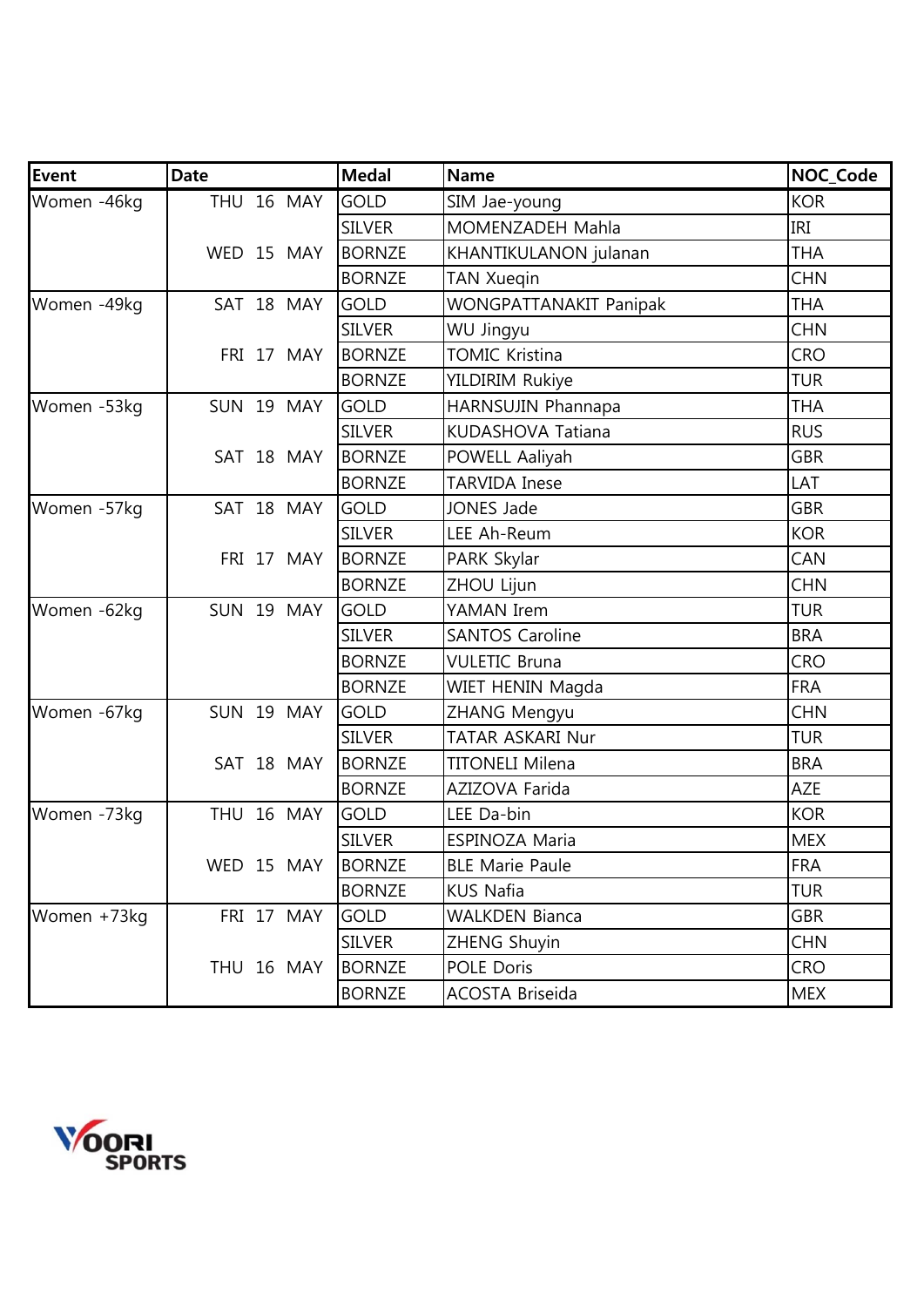



## **Manchester 2019 World Taekwondo Championships**

### **Men -54kg**

| <b>NOC</b><br>Medal<br><b>Name</b>                                                  |  |
|-------------------------------------------------------------------------------------|--|
| <b>GOLD</b><br>KOR - Republic of Korea<br><b>BAE jun-seo</b>                        |  |
| <b>SILVER</b><br><b>RUS - Russian Federation</b><br><b>POPOV Georgy</b>             |  |
| <b>BORNZE</b><br><b>MELO Paulo</b><br><b>BRA - Brazil</b>                           |  |
| IRI - Islamic Republic of Iran<br><b>BORNZE</b><br><b>HADIPOUR SEIGHALANI Armin</b> |  |

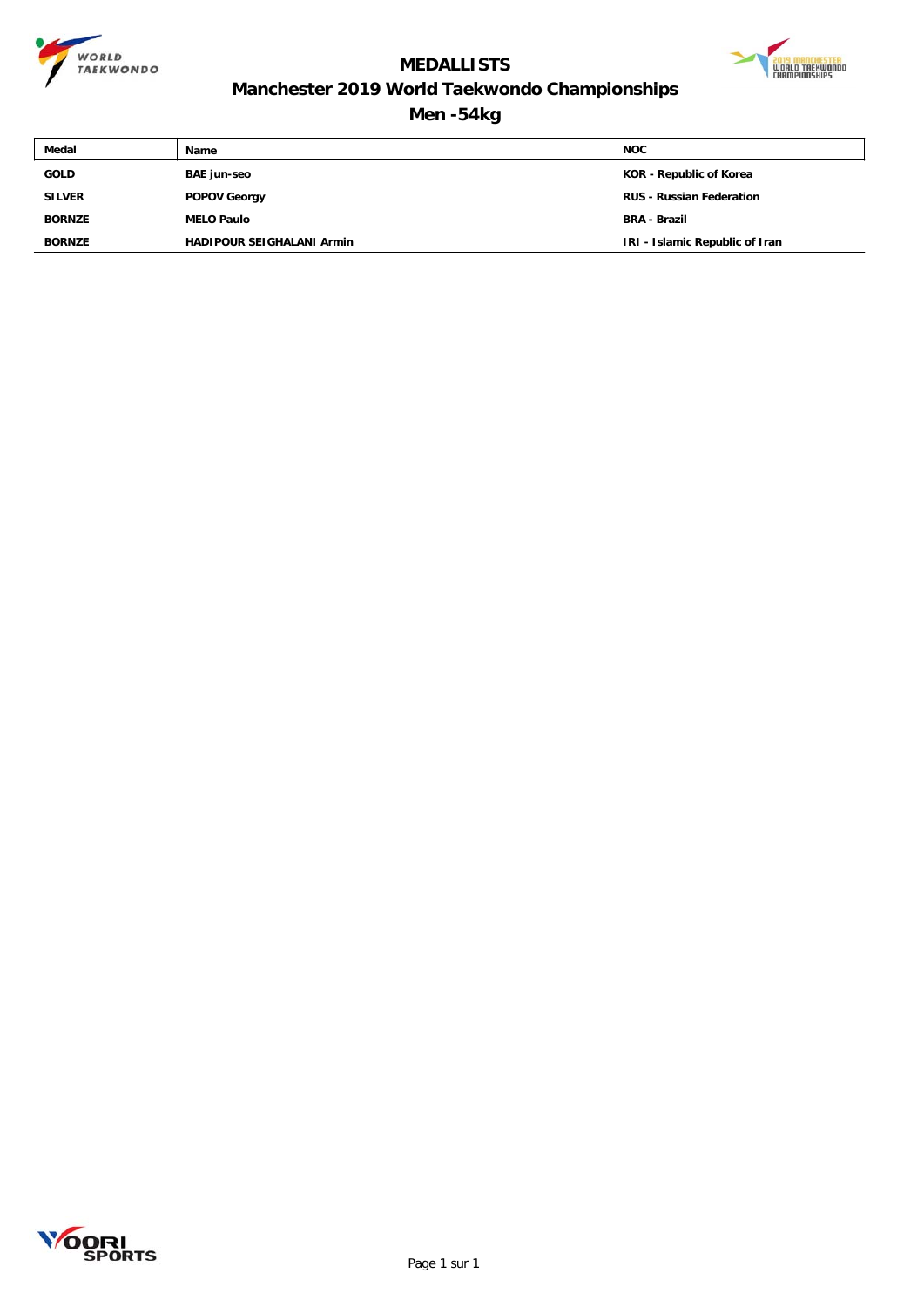



## **Manchester 2019 World Taekwondo Championships**

**Men -58kg**

| Medal         | <b>Name</b>                    | <b>NOC</b>              |
|---------------|--------------------------------|-------------------------|
| <b>GOLD</b>   | <b>JANG Jun</b>                | KOR - Republic of Korea |
| <b>SILVER</b> | <b>PLAZA HERNANDEZ BRANDON</b> | <b>MEX - Mexico</b>     |
| <b>BORNZE</b> | <b>GUZMAN Lucas</b>            | <b>ARG - Argentina</b>  |
| <b>BORNZE</b> | <b>BRAGANCA Rui</b>            | POR - Portugal          |

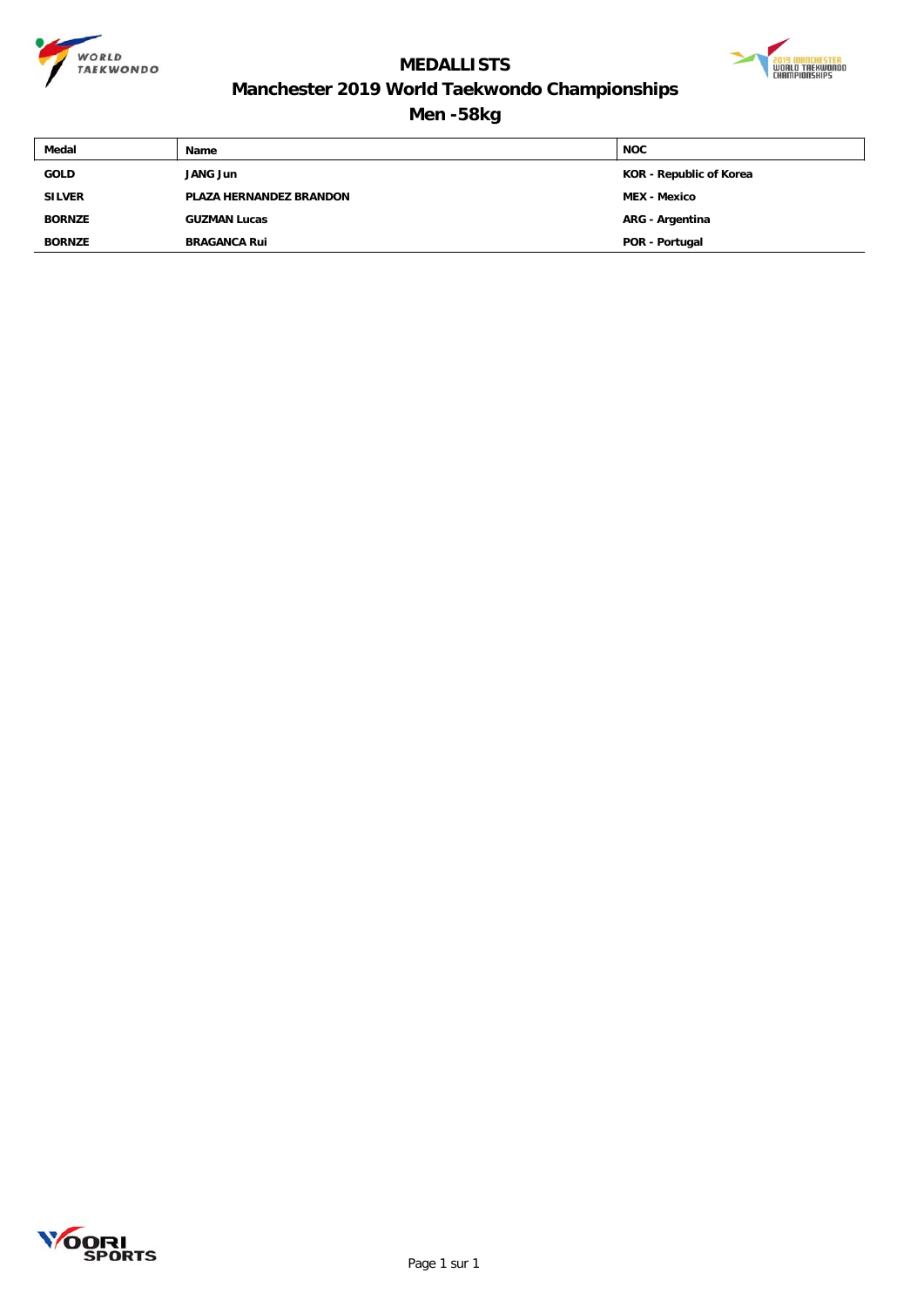



## **Manchester 2019 World Taekwondo Championships**

**Men -63kg**

| Medal         | Name                           | <b>NOC</b>                       |
|---------------|--------------------------------|----------------------------------|
| <b>GOLD</b>   | <b>ZHAO Shuai</b>              | CHN - People's Republic of China |
| <b>SILVER</b> | <b>AHMADI Soroush</b>          | IRI - Islamic Republic of Iran   |
| <b>BORNZE</b> | <b>ACHAB Jaouad</b>            | BEL - Belgium                    |
| <b>BORNZE</b> | <b>KONSTANTINIDIS Iordanis</b> | <b>GER - Germany</b>             |

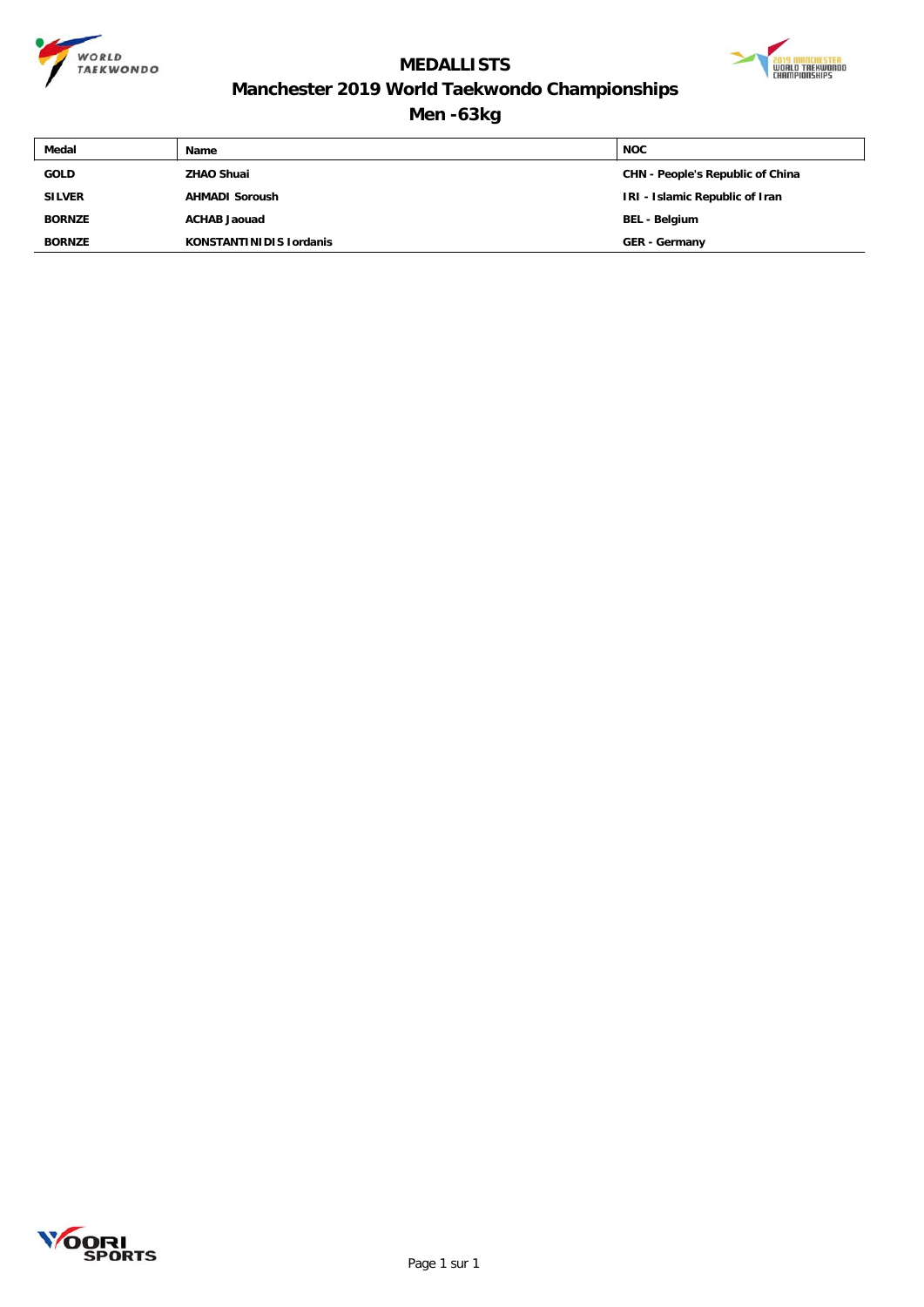



## **Manchester 2019 World Taekwondo Championships**

**Men -68kg**

| Medal         | <b>Name</b>              | <b>NOC</b>                      |
|---------------|--------------------------|---------------------------------|
| <b>GOLD</b>   | <b>SINDEN Bradly</b>     | <b>GBR</b> - Great Britain      |
| <b>SILVER</b> | <b>PEREZ POLO Javier</b> | ESP - Spain                     |
| <b>BORNZE</b> | <b>LEE Dae-hoon</b>      | KOR - Republic of Korea         |
| <b>BORNZE</b> | <b>DENISENKO Alexey</b>  | <b>RUS - Russian Federation</b> |

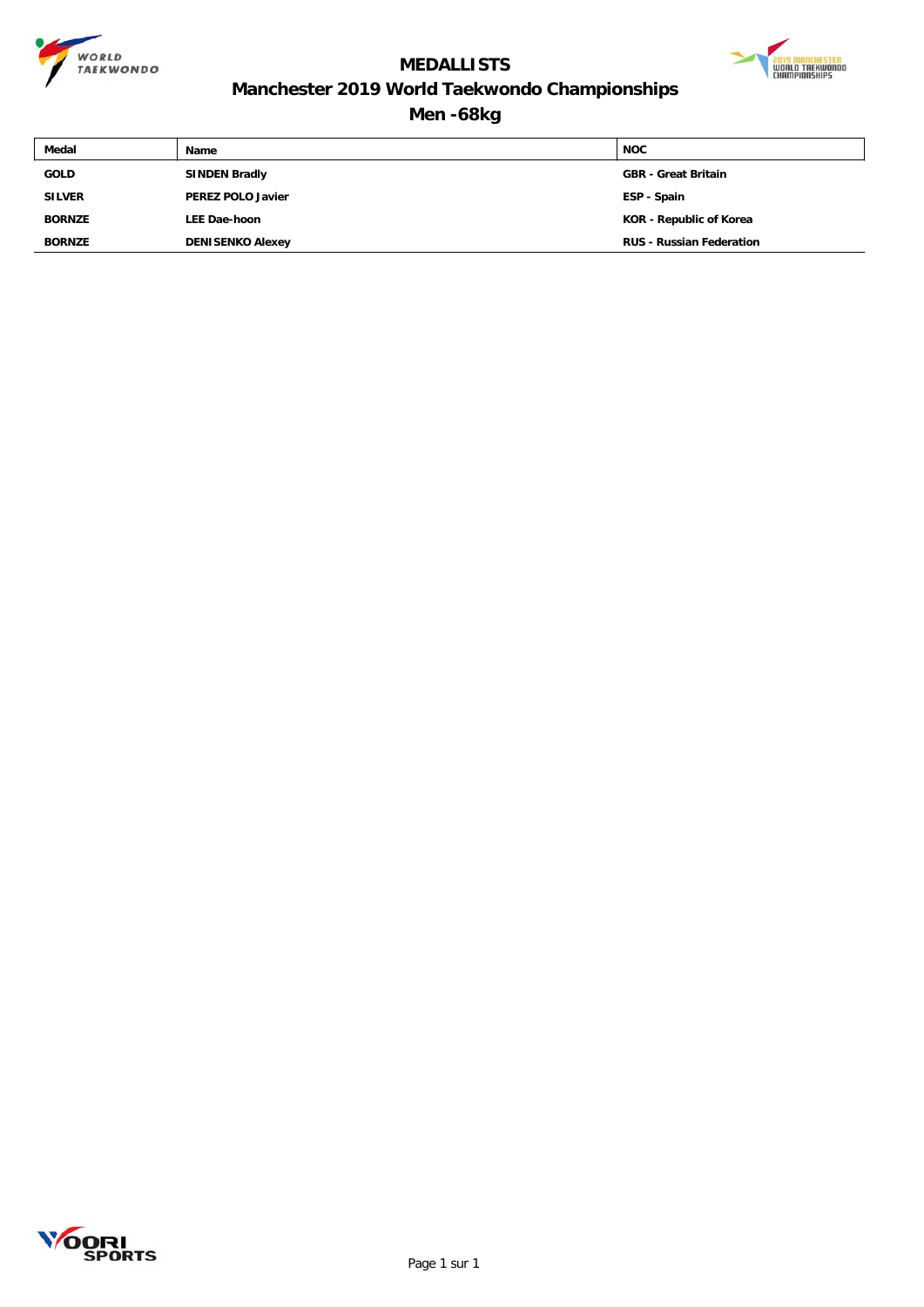



### **Manchester 2019 World Taekwondo Championships**

**Men -74kg**

| Medal         | <b>Name</b>                   | <b>NOC</b>       |
|---------------|-------------------------------|------------------|
| <b>GOLD</b>   | <b>ALESSIO Simone</b>         | ITA - Italy      |
| <b>SILVER</b> | <b>ABUGHAUSH Ahmad</b>        | JOR - Jordan     |
| <b>BORNZE</b> | <b>SARYMSAKOV Kairat</b>      | KAZ - Kazakhstan |
| <b>BORNZE</b> | <b>QUESADA BARRERA Daniel</b> | ESP - Spain      |

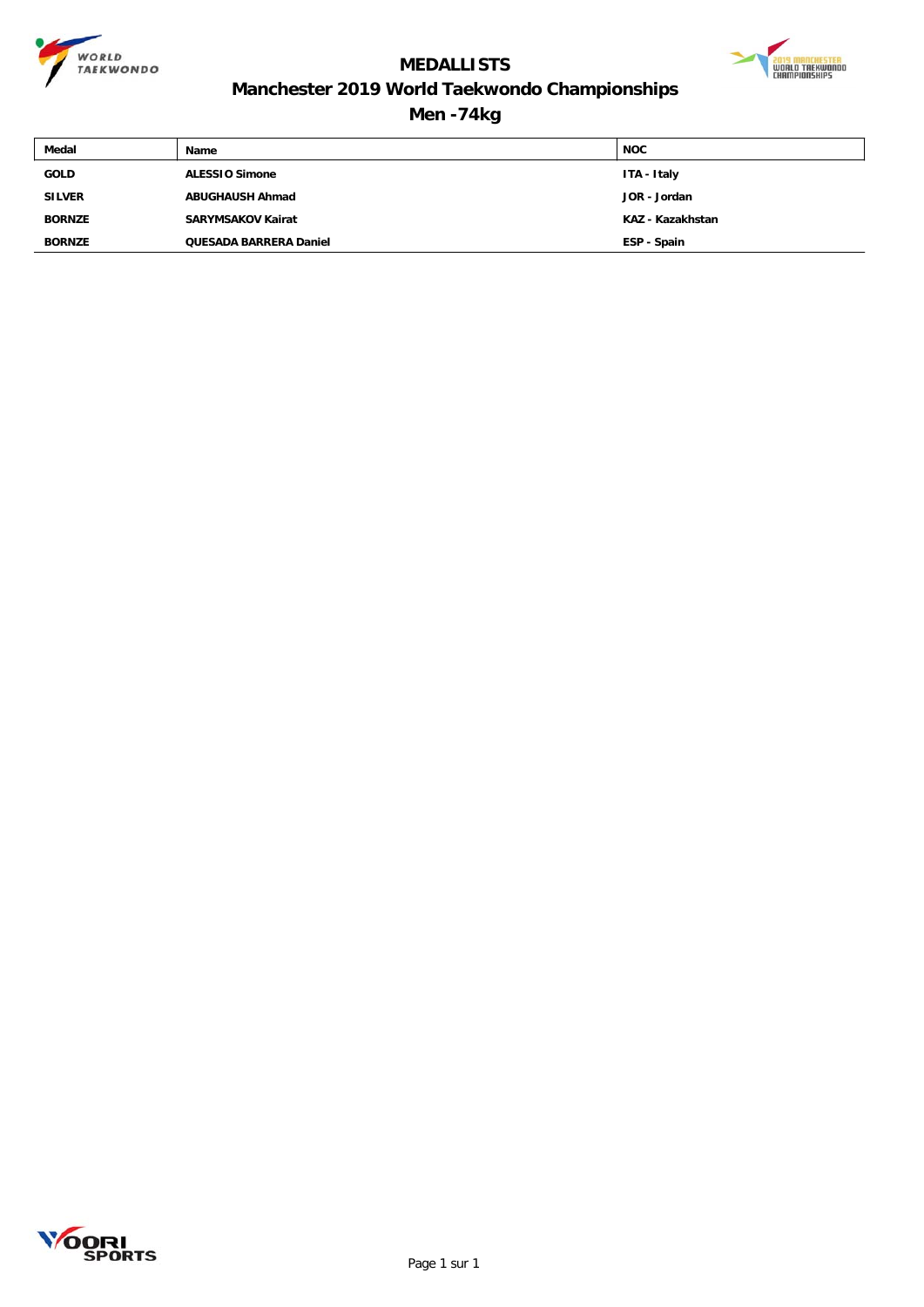



## **Manchester 2019 World Taekwondo Championships**

**Men -80kg**

| Medal         | Name                           | <b>NOC</b>                      |
|---------------|--------------------------------|---------------------------------|
| GOLD          | <b>BEIGI HARCHEGANI Milad</b>  | AZE - Azerbaijan                |
| <b>SILVER</b> | <b>TELIKOSTOGLOU Apostolos</b> | <b>GRE - Greece</b>             |
| <b>BORNZE</b> | <b>HERNANDEZ Moises</b>        | <b>DOM - Dominican Republic</b> |
| <b>BORNZE</b> | <b>PARK WOO HYEOK</b>          | <b>KOR</b> - Republic of Korea  |

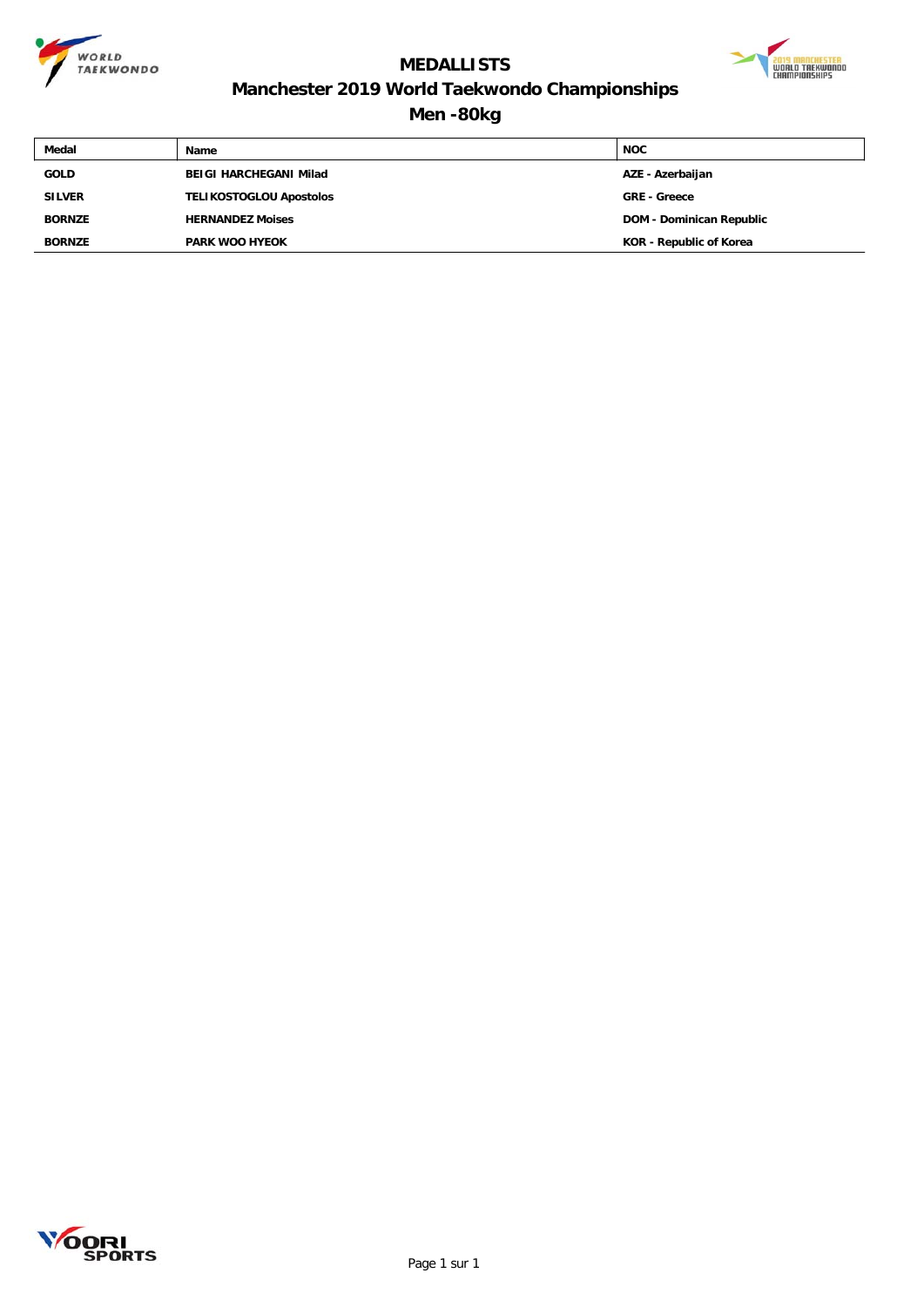



### **Manchester 2019 World Taekwondo Championships**

### **Men -87kg**

| Medal         | Name                               | <b>NOC</b>                       |
|---------------|------------------------------------|----------------------------------|
| <b>GOLD</b>   | <b>LARIN Vladislav</b>             | <b>RUS - Russian Federation</b>  |
| <b>SILVER</b> | <b>MARTINS SOARES Icaro Miguel</b> | <b>BRA - Brazil</b>              |
| <b>BORNZE</b> | SAPINA Ivan                        | <b>CRO - Croatia</b>             |
| <b>BORNZE</b> | <b>SONG Zhaoxiang</b>              | CHN - People's Republic of China |

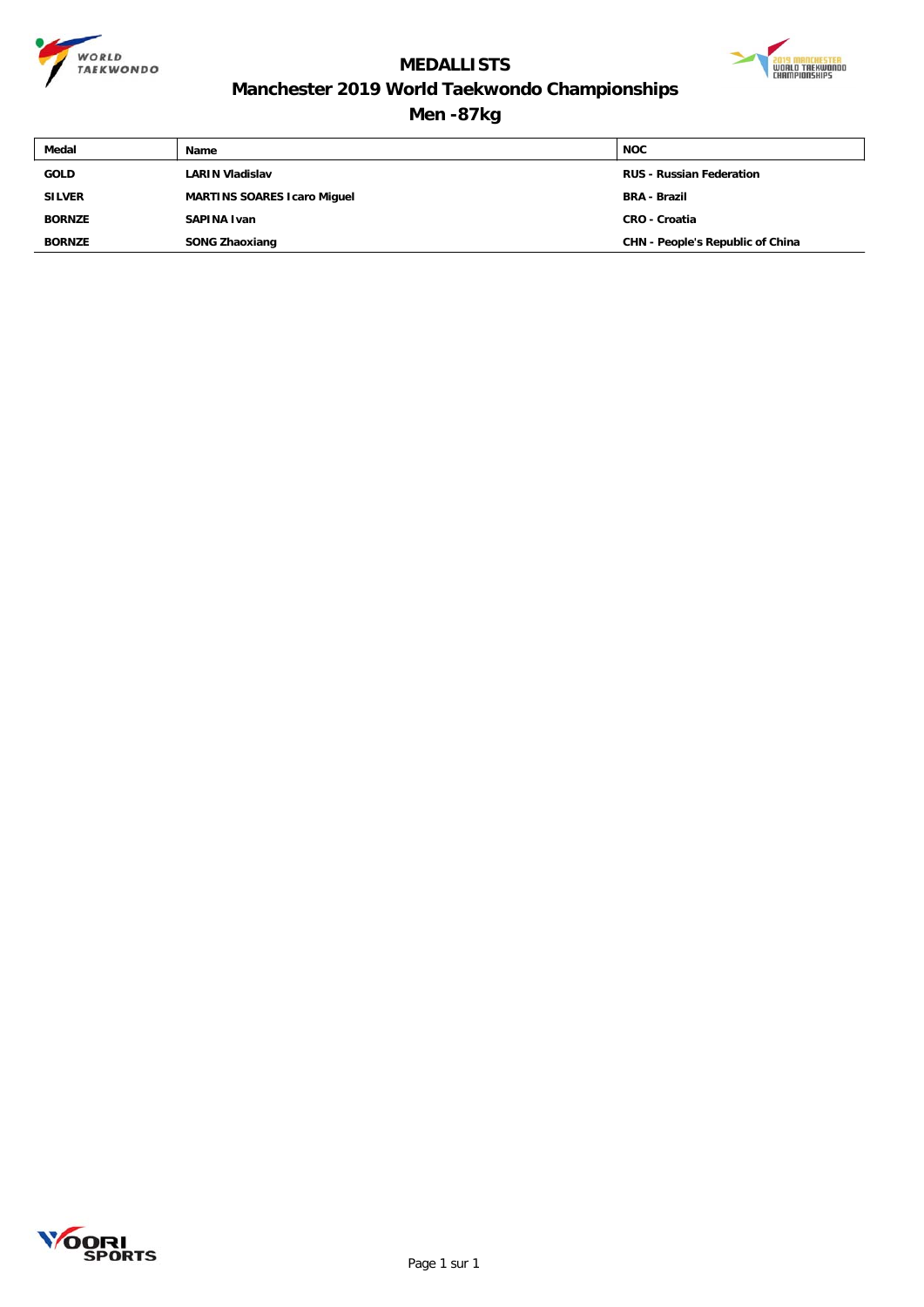



### **Manchester 2019 World Taekwondo Championships**

**Men +87kg**

| Medal         | Name                   | <b>NOC</b>          |
|---------------|------------------------|---------------------|
| GOLD          | <b>ALBA Rafael</b>     | CUB - Cuba          |
| <b>SILVER</b> | <b>SANSORES Carlos</b> | <b>MEX - Mexico</b> |
| <b>BORNZE</b> | <b>SIQUEIRA Maicon</b> | <b>BRA - Brazil</b> |
| <b>BORNZE</b> | <b>KATTAN Hamza</b>    | JOR - Jordan        |

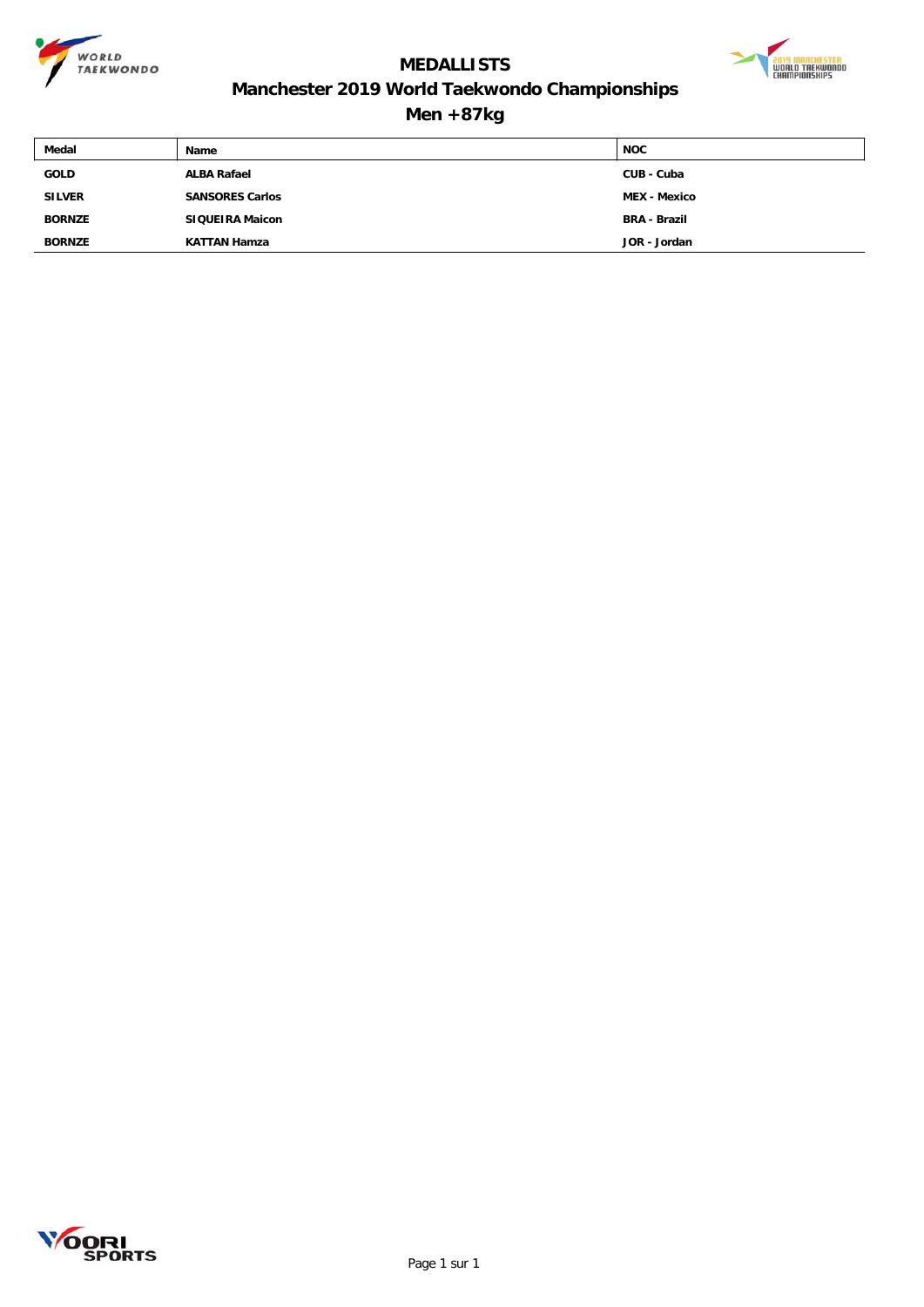



### **Manchester 2019 World Taekwondo Championships**

### **Women -46kg**

| Medal         | Name                    | <b>NOC</b>                       |
|---------------|-------------------------|----------------------------------|
| <b>GOLD</b>   | SIM Jae-young           | KOR - Republic of Korea          |
| <b>SILVER</b> | <b>MOMENZADEH Mahla</b> | IRI - Islamic Republic of Iran   |
| <b>BORNZE</b> | <b>TAN Xuegin</b>       | CHN - People's Republic of China |
| <b>BORNZE</b> | KHANTIKULANON julanan   | <b>THA - Thailand</b>            |

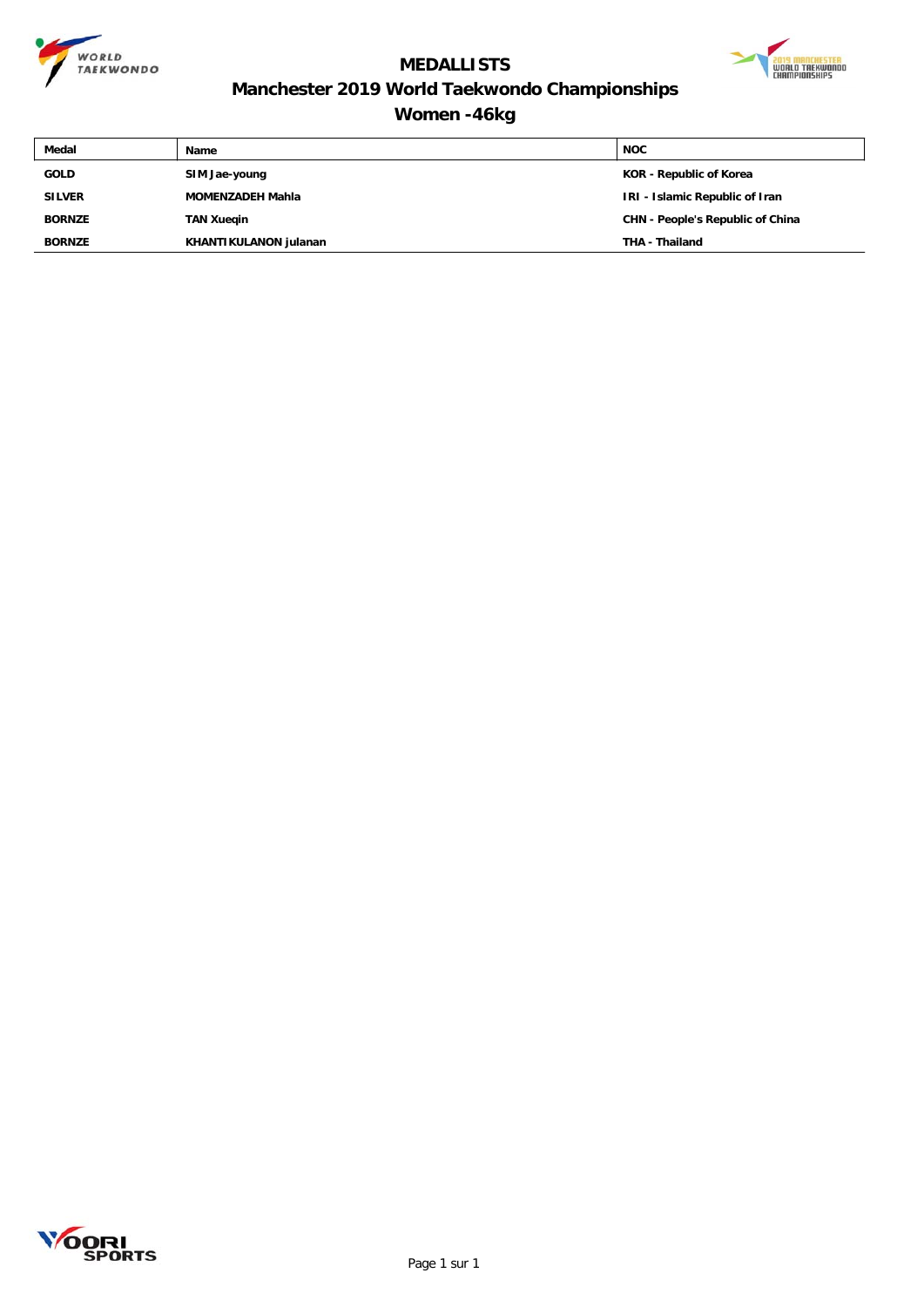



### **Manchester 2019 World Taekwondo Championships**

### **Women -49kg**

| Medal         | Name                          | <b>NOC</b>                       |
|---------------|-------------------------------|----------------------------------|
| <b>GOLD</b>   | <b>WONGPATTANAKIT Panipak</b> | <b>THA - Thailand</b>            |
| <b>SILVER</b> | WU Jingyu                     | CHN - People's Republic of China |
| <b>BORNZE</b> | <b>TOMIC Kristina</b>         | <b>CRO - Croatia</b>             |
| <b>BORNZE</b> | <b>YILDIRIM Rukiye</b>        | <b>TUR - Turkey</b>              |

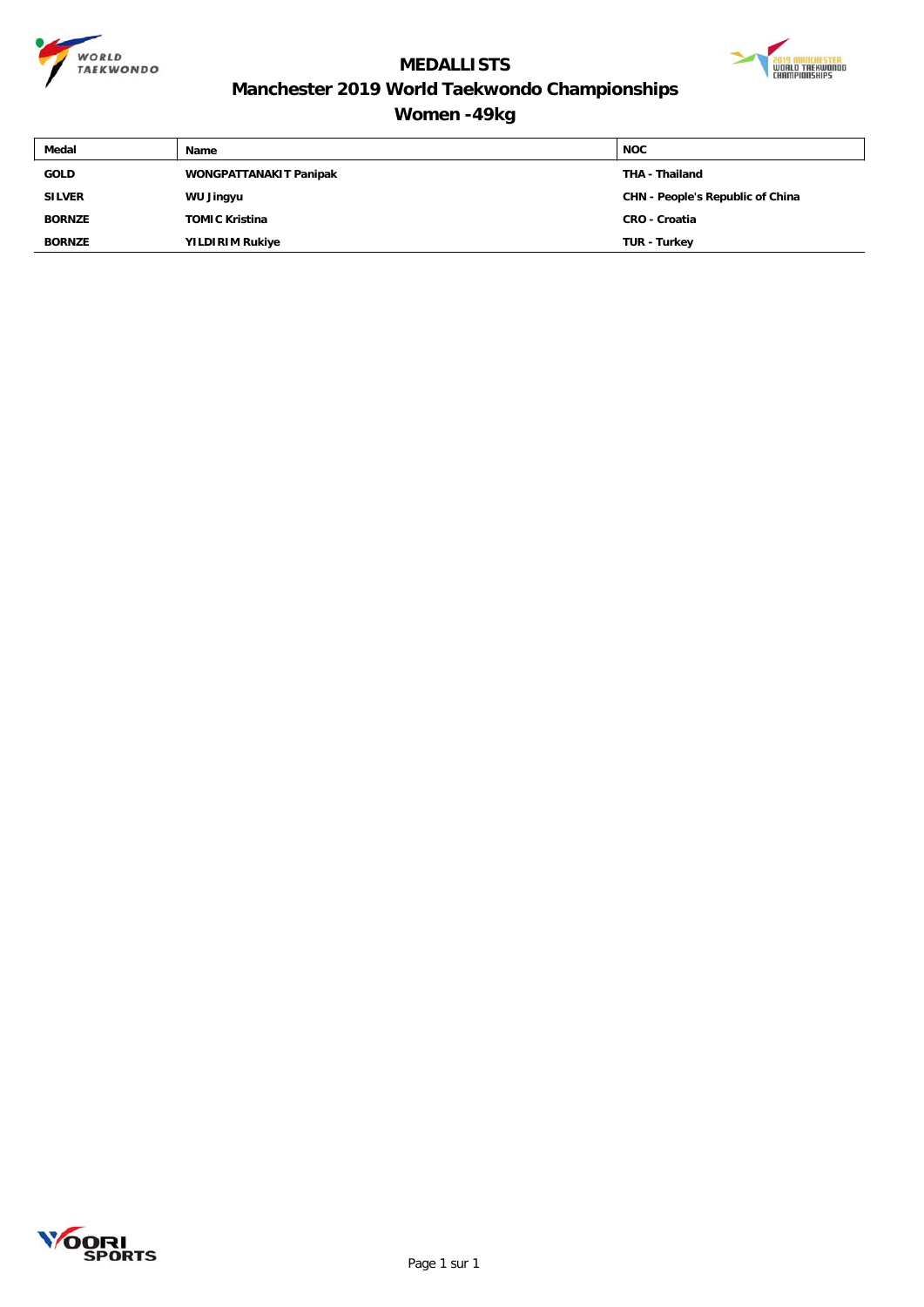



### **Manchester 2019 World Taekwondo Championships**

### **Women -53kg**

| Medal         | <b>Name</b>               | <b>NOC</b>                      |
|---------------|---------------------------|---------------------------------|
| <b>GOLD</b>   | <b>HARNSUJIN Phannapa</b> | THA - Thailand                  |
| <b>SILVER</b> | KUDASHOVA Tatiana         | <b>RUS - Russian Federation</b> |
| <b>BORNZE</b> | <b>POWELL Aaliyah</b>     | <b>GBR</b> - Great Britain      |
| <b>BORNZE</b> | <b>TARVIDA Inese</b>      | LAT - Latvia                    |

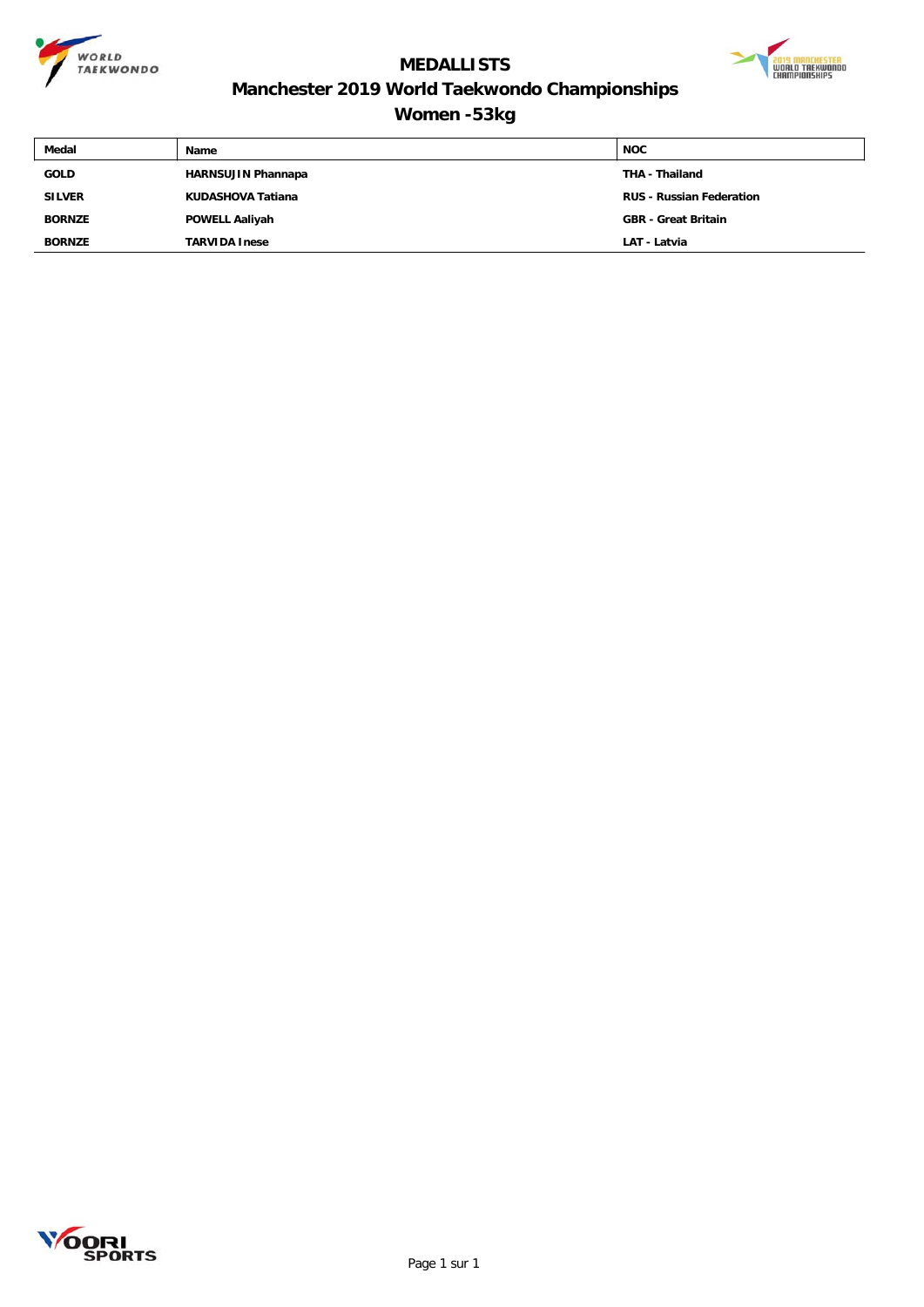



### **Manchester 2019 World Taekwondo Championships**

### **Women -57kg**

| Medal         | Name               | <b>NOC</b>                       |
|---------------|--------------------|----------------------------------|
| <b>GOLD</b>   | <b>JONES Jade</b>  | <b>GBR</b> - Great Britain       |
| <b>SILVER</b> | <b>LEE Ah-Reum</b> | KOR - Republic of Korea          |
| <b>BORNZE</b> | <b>PARK Skylar</b> | <b>CAN - Canada</b>              |
| <b>BORNZE</b> | ZHOU Lijun         | CHN - People's Republic of China |

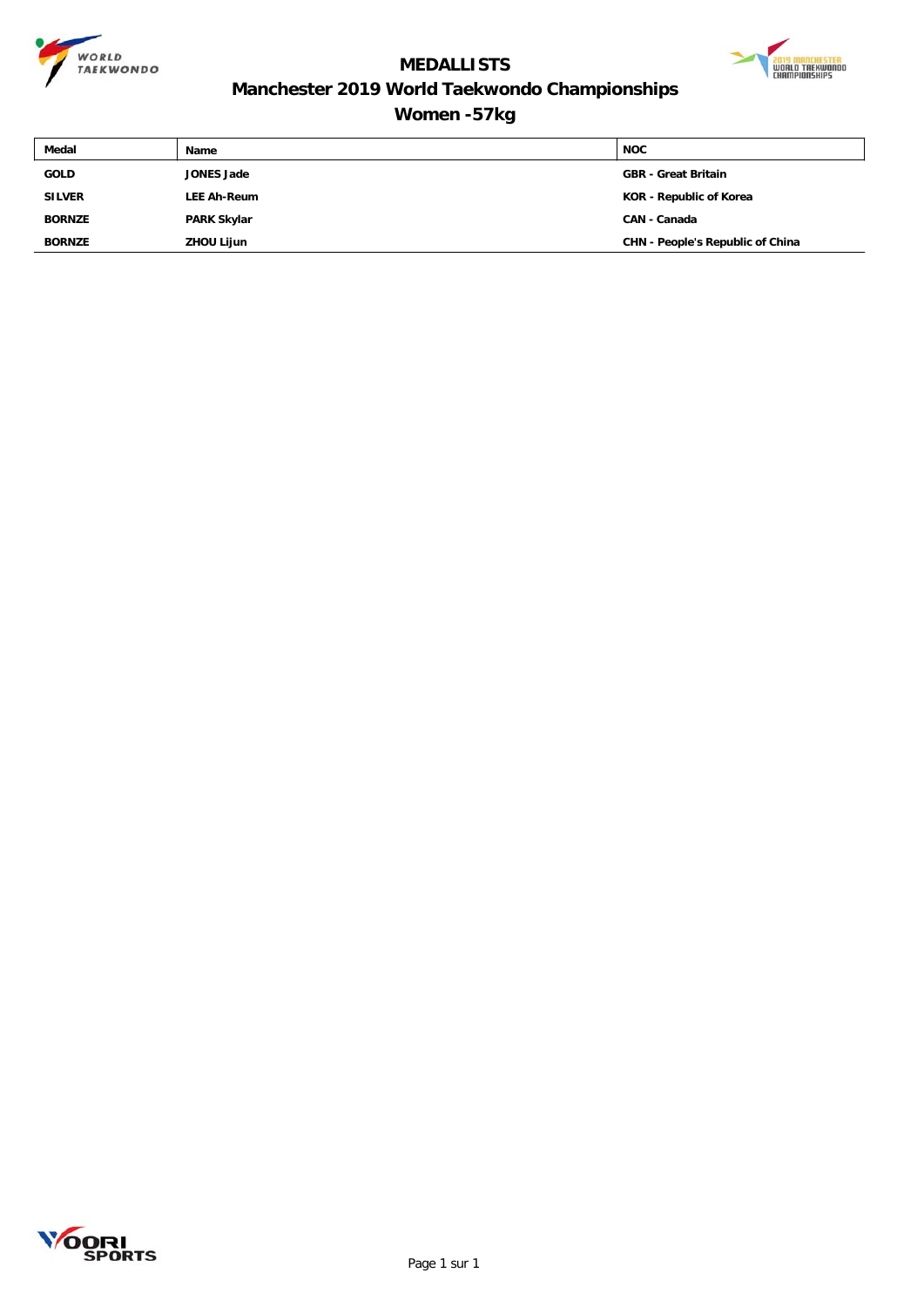



### **Manchester 2019 World Taekwondo Championships**

**Women -62kg**

| Medal         | <b>Name</b>            | <b>NOC</b>           |
|---------------|------------------------|----------------------|
| <b>GOLD</b>   | YAMAN Irem             | TUR - Turkey         |
| <b>SILVER</b> | <b>SANTOS Caroline</b> | <b>BRA - Brazil</b>  |
| <b>BORNZE</b> | <b>VULETIC Bruna</b>   | <b>CRO - Croatia</b> |
| <b>BORNZE</b> | WIET HENIN Magda       | <b>FRA - France</b>  |

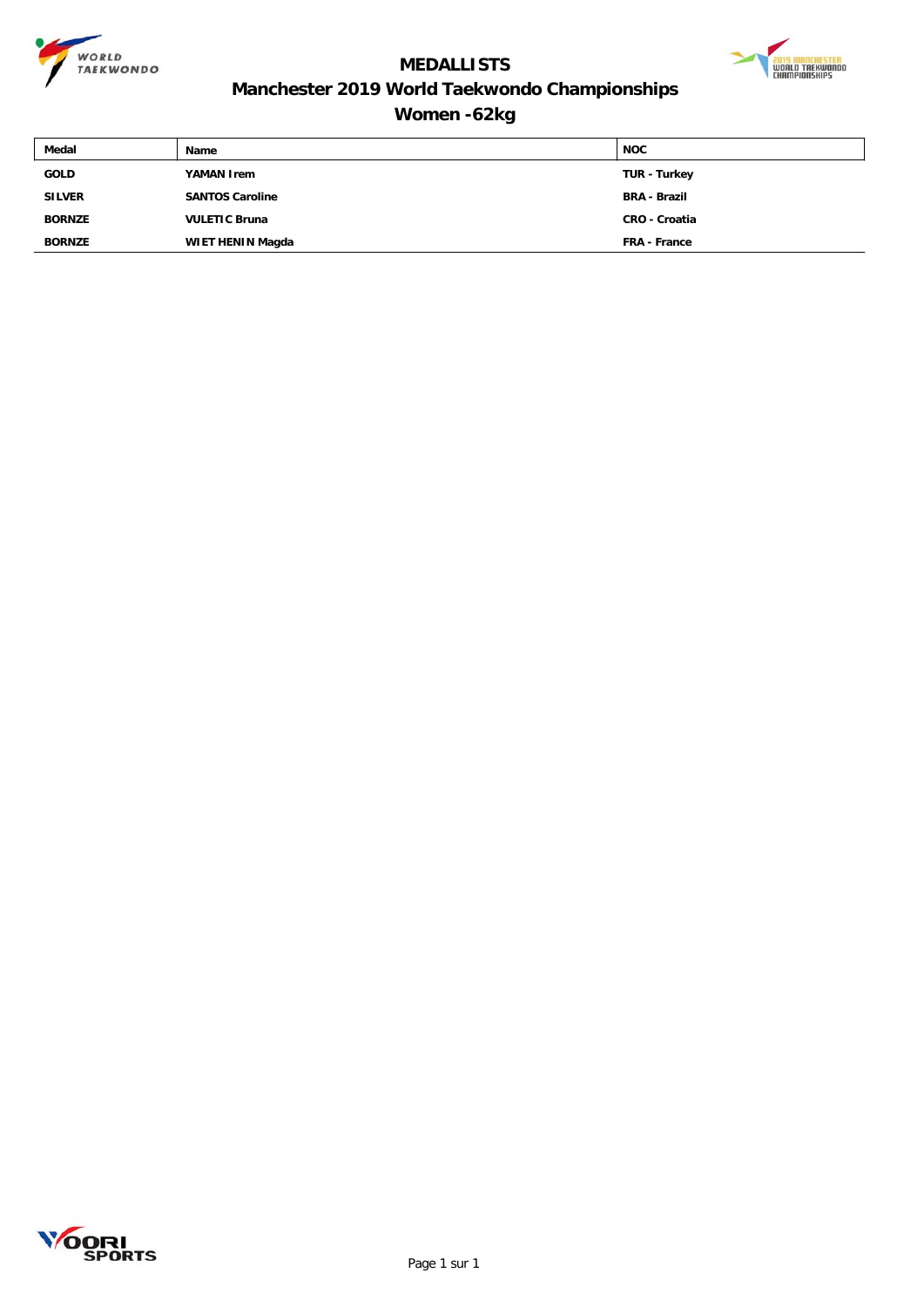



### **Manchester 2019 World Taekwondo Championships**

### **Women -67kg**

| Medal         | Name                    | <b>NOC</b>                       |
|---------------|-------------------------|----------------------------------|
| <b>GOLD</b>   | <b>ZHANG Mengyu</b>     | CHN - People's Republic of China |
| <b>SILVER</b> | <b>TATAR ASKARI Nur</b> | <b>TUR - Turkey</b>              |
| <b>BORNZE</b> | AZIZOVA Farida          | AZE - Azerbaijan                 |
| <b>BORNZE</b> | <b>TITONELI Milena</b>  | <b>BRA - Brazil</b>              |

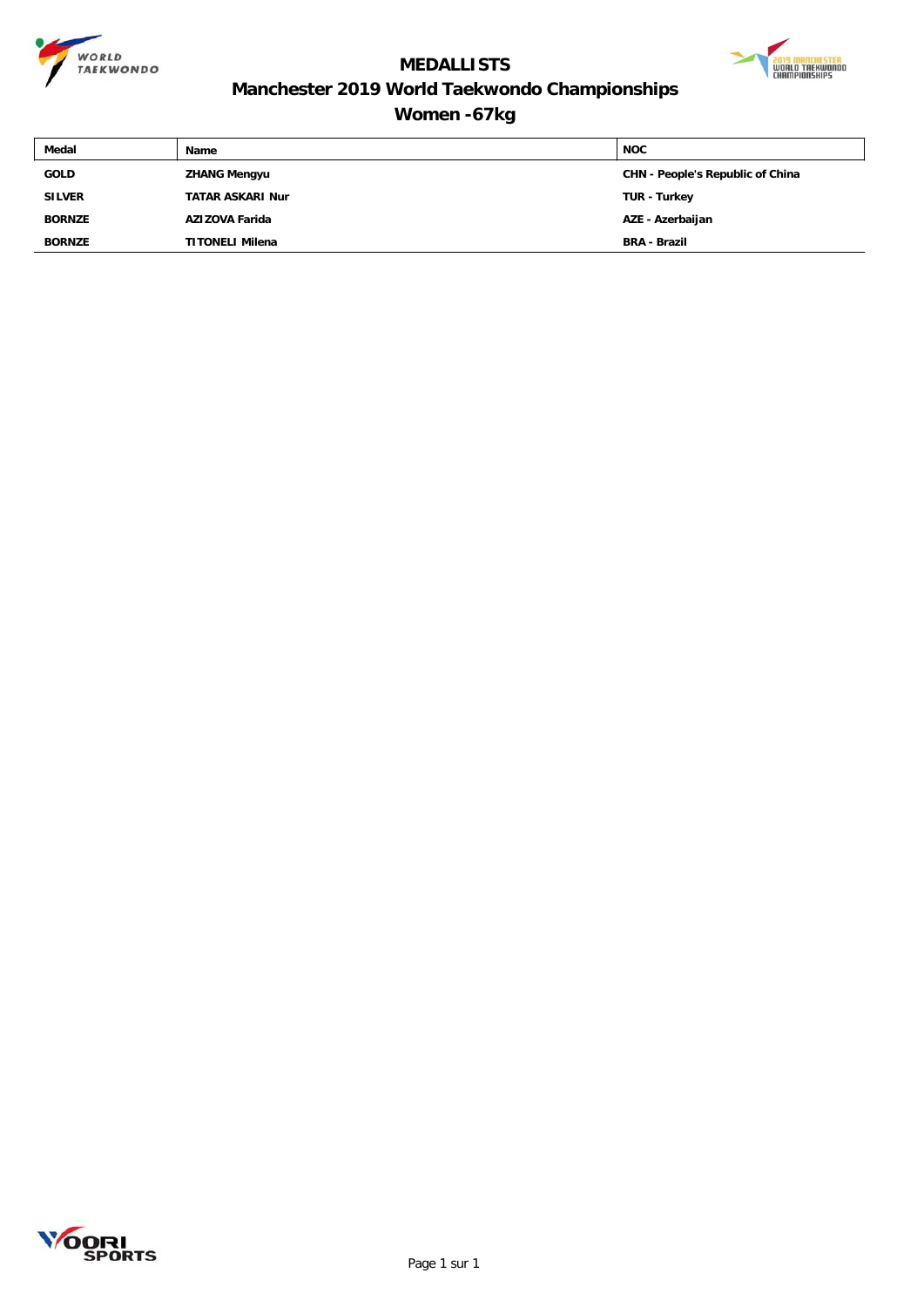



### **Manchester 2019 World Taekwondo Championships**

**Women -73kg**

| Medal         | Name                   | <b>NOC</b>              |
|---------------|------------------------|-------------------------|
| <b>GOLD</b>   | <b>LEE Da-bin</b>      | KOR - Republic of Korea |
| <b>SILVER</b> | <b>ESPINOZA Maria</b>  | <b>MEX - Mexico</b>     |
| <b>BORNZE</b> | <b>BLE Marie Paule</b> | <b>FRA - France</b>     |
| <b>BORNZE</b> | KUS Nafia              | TUR - Turkey            |